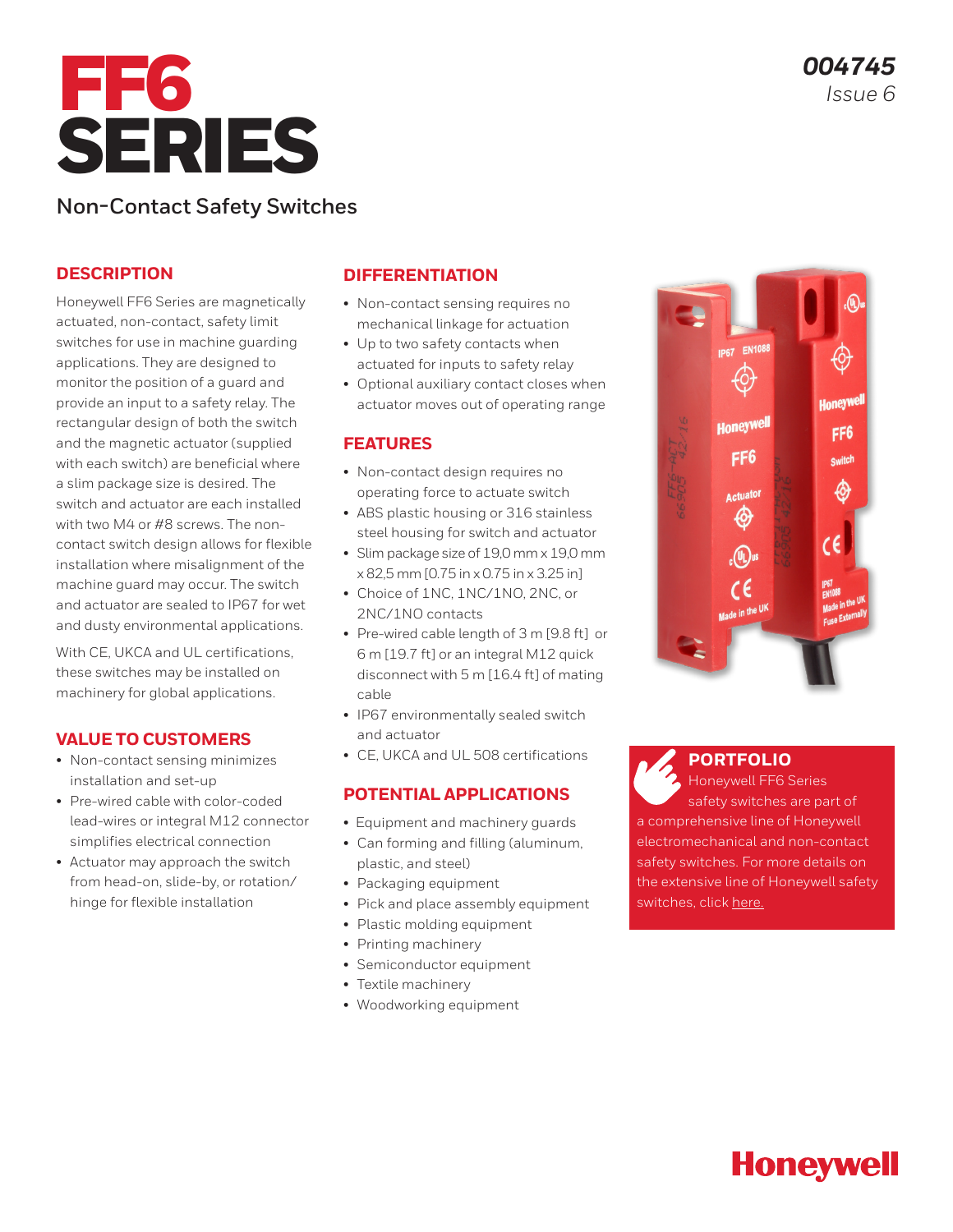## NON-CONTACT SAFETY SWITCHES FF6 SERIES

| <b>TABLE 1. SPECIFICATIONS</b>                 |                                                                                                                                                                                                                                                                                                                                                                                                                                                                                                                                                                                                     |
|------------------------------------------------|-----------------------------------------------------------------------------------------------------------------------------------------------------------------------------------------------------------------------------------------------------------------------------------------------------------------------------------------------------------------------------------------------------------------------------------------------------------------------------------------------------------------------------------------------------------------------------------------------------|
| <b>Characteristic</b>                          | <b>Parameter</b>                                                                                                                                                                                                                                                                                                                                                                                                                                                                                                                                                                                    |
| <b>Certifications</b>                          | cULus/UL 508; File E37138, Industrial control<br><b>CE: DOC A347</b><br><b>UKCA</b><br>Reference standards:<br>EN60947-5-1; Low voltage switchgear and controlgear<br>EN60947-5-3; Low voltage switchgear and controlgear<br>EN61000-6-2; Electromagnetic compatibility, Immunity<br>EN61000-6-4; Electromagnetic compatibility, Emissions<br>EN60204-1; Safety of machinery, General requirements<br>EN62061; Safety of machinery, Functional safety<br>EN ISO 13849-1; Safety of machinery, Safety-related parts of control systems<br>EN ISO 13850; Safety of machinery, Emergency stop function |
| <b>Switch and actuator</b><br>housing material | FF6: ABS plastic<br>FF6-SS: 316 stainless steel                                                                                                                                                                                                                                                                                                                                                                                                                                                                                                                                                     |
| <b>Termination</b>                             | Pre-wired, color-coded cable: 3 m [9.8 ft] or 6 m [19.7ft];<br>Male M12 quick connect with 5 m [16.4 ft] female quick connect cable                                                                                                                                                                                                                                                                                                                                                                                                                                                                 |
| <b>Contacts</b><br>(when actuator present)     | 1NC, 1NC/1NO, 2NC, 2NC/1NO                                                                                                                                                                                                                                                                                                                                                                                                                                                                                                                                                                          |
| <b>Contact design</b>                          | Magnetically actuated                                                                                                                                                                                                                                                                                                                                                                                                                                                                                                                                                                               |
| <b>Safety contact rating</b>                   | ac style: 230 Vac/2 A<br>dc style: 24 Vdc/1 A                                                                                                                                                                                                                                                                                                                                                                                                                                                                                                                                                       |
| <b>Safety contact sensing</b><br>distance*     | 10 mm [0.39 in] ON<br>28 mm [1.10 in] OFF                                                                                                                                                                                                                                                                                                                                                                                                                                                                                                                                                           |
| <b>Auxiliary contact rating</b>                | 15 W/10 VA                                                                                                                                                                                                                                                                                                                                                                                                                                                                                                                                                                                          |
| <b>Auxiliary contact</b><br>sensing distance*  | 11 mm [0.43 in] OFF<br>21 mm [0.83 in] ON                                                                                                                                                                                                                                                                                                                                                                                                                                                                                                                                                           |
| <b>Internal fuse</b>                           | ac: 2 A fast acting<br>dc: 1 A fast acting                                                                                                                                                                                                                                                                                                                                                                                                                                                                                                                                                          |
| <b>External fuse</b><br>(customer supplied)    | ac: 1.6 A fast acting<br>dc: 0.8 A fast acting                                                                                                                                                                                                                                                                                                                                                                                                                                                                                                                                                      |
| <b>Environmental sealing</b>                   | IP67 for switch and actuator                                                                                                                                                                                                                                                                                                                                                                                                                                                                                                                                                                        |
| <b>Operating temperature</b>                   | $-25^{\circ}$ C to 55 $^{\circ}$ C [ $-13^{\circ}$ F to 131 $^{\circ}$ F]                                                                                                                                                                                                                                                                                                                                                                                                                                                                                                                           |
| <b>Vibration</b>                               | 10 g, 10 Hz to 50 Hz per IEC 60068-2-6                                                                                                                                                                                                                                                                                                                                                                                                                                                                                                                                                              |
| <b>Shock</b>                                   | 30 g, 11 ms per IEC 60068-2-27                                                                                                                                                                                                                                                                                                                                                                                                                                                                                                                                                                      |

\* The sensing distance is measured from the front surface of the switch to the front surface of the actuator. When actuated the targets on the surface of the switch and the surface of the actuator are designed to align.



\* Contact configurations shown under closed condition for guard device.



\* Contact configurations shown under closed condition for guard device.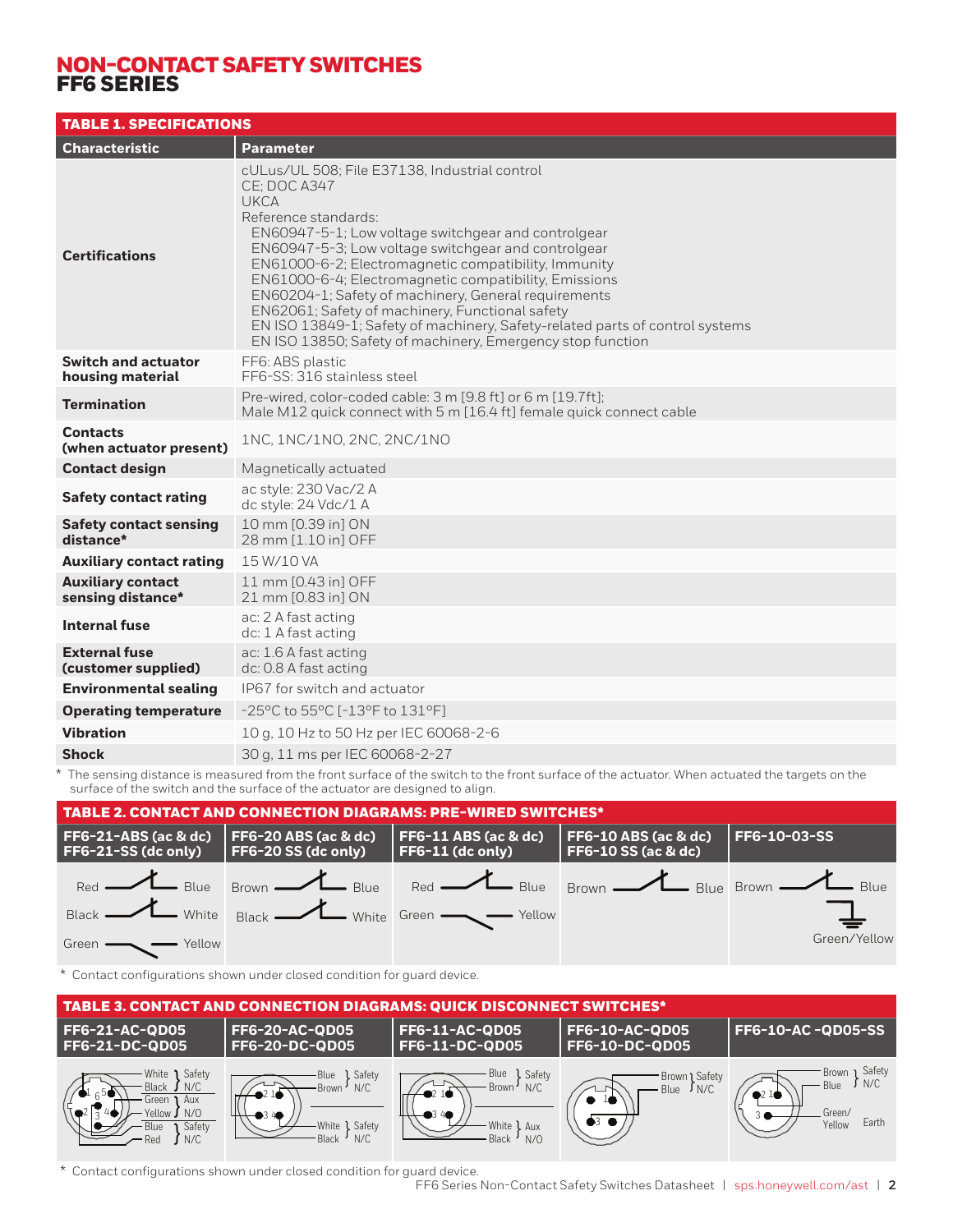### NON-CONTACT SAFETY SWITCHES FF6 SERIES

#### **FIGURE 1. SENSING DISTANCES (mm [in])**



The normally open (NO) circuit is an optional auxiliary contact which closes when the actuator is no longer sensed.

#### **FIGURE 2. MOUNTING DIMENSIONS (FOR REFERENCE ONLY: mm [in])**



#### **ABS: Pre-Wired Stainless Steel: Pre-Wired**





#### **ABS: Quick Disconnect** *(with M12 Brad Harrison Connector)*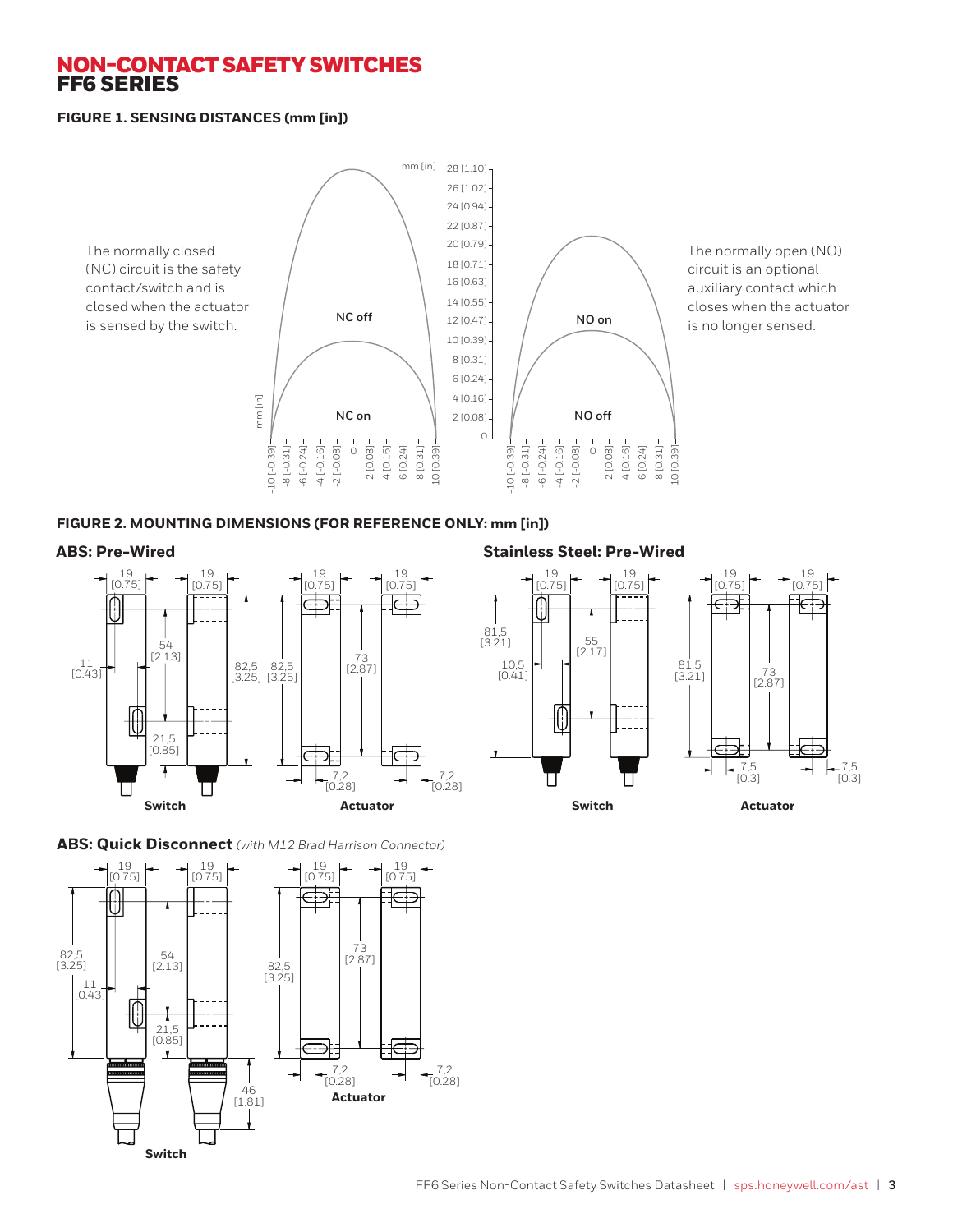## NON-CONTACT SAFETY SWITCHES FF6 SERIES

| <b>TABLE 4. ORDER GUIDE</b>                  |                                                                                                                                                                                            |  |
|----------------------------------------------|--------------------------------------------------------------------------------------------------------------------------------------------------------------------------------------------|--|
| <b>Catalog Listing</b><br><b>Description</b> |                                                                                                                                                                                            |  |
| <b>ABS Plastic Housing</b>                   |                                                                                                                                                                                            |  |
| FF6-10-AC-03                                 | FF6 Series switch and actuator, 1NC safety contact for ac applications, 3 m [9.8 ft] pre-wired cable                                                                                       |  |
| <b>FF6-10-AC-06</b>                          | FF6 Series switch and actuator, 1NC safety contact for ac applications, 6 m [19.7 ft] pre-wired cable                                                                                      |  |
| FF6-10-AC-QD05                               | FF6 Series switch and actuator, 1NC safety contact for ac applications, M12 male 4-pin integral<br>connector, 5 m [16.4 ft] cable with integral 4-pin female connector                     |  |
| <b>FF6-10-DC-03</b>                          | FF6 Series switch and actuator, 1NC safety contact for dc applications, 3 m [9.8 ft] pre-wired cable                                                                                       |  |
| <b>FF6-10-DC-06</b>                          | FF6 Series switch and actuator, 1NC safety contact for dc applications, 6 m [19.7 ft] pre-wired cable                                                                                      |  |
| <b>FF6-10-DC-QD05</b>                        | FF6 Series switch and actuator, 1NC safety contact for dc applications, M12 male 4-pin integral<br>connector, 5 m [16.4 ft] cable with integral 4-pin female connector                     |  |
| FF6-11-AC-03                                 | FF6 Series switch and actuator, 1NC safety and 1NO auxiliary contacts for ac applications, 3 m [9.8 ft]<br>pre-wired cable                                                                 |  |
| <b>FF6-11-AC-06</b>                          | FF6 Series switch and actuator, 1NC safety and 1NO auxiliary contacts for ac applications, 6 m [19.7 ft]<br>pre-wired cable                                                                |  |
| <b>FF6-11-AC-QD05</b>                        | FF6 Series switch and actuator, 1NC safety and 1NO auxiliary contacts for ac applications, M12 male<br>4-pin integral connector, 5 m [16.4 ft] with integral 4-pin female connector        |  |
| FF6-11-DC-03                                 | FF6 Series switch and actuator, 1NC safety and 1NO auxiliary contacts for dc applications, 3 m [9.8 ft]<br>pre-wired cable                                                                 |  |
| FF6-11-DC-06                                 | FF6 Series switch and actuator, 1NC safety and 1NO auxiliary contacts for dc applications, 6 m [19.7 ft]<br>pre-wired cable                                                                |  |
| <b>FF6-11-DC-QD05</b>                        | FF6 Series switch and actuator, 1NC safety and 1NO auxiliary contacts for dc applications, M12 male<br>4-pin integral connector, 5 m [16.4 ft] cable with integral 4-pin female connector  |  |
| FF6-20-AC-03                                 | FF6 Series switch and actuator, 2NC safety contacts for ac applications, 3 m [9.8 ft] pre-wired cable                                                                                      |  |
| FF6-20-AC-06                                 | FF6 Series switch and actuator, 2NC safety contacts for ac applications, 6 m [19.7 ft] pre-wired cable                                                                                     |  |
| <b>FF6-20-AC-QD05</b>                        | FF6 Series switch and actuator, 2NC safety contacts for ac applications, M12 male 4-pin integral<br>connector, 5 m [16.4 ft] cable with integral 4-pin female connector                    |  |
| FF6-20-DC-03                                 | FF6 Series switch and actuator, 2NC safety contacts for dc applications, 3 m [9.8 ft] pre-wired cable                                                                                      |  |
| <b>FF6-20-DC-06</b>                          | FF6 Series switch and actuator, 2NC safety contacts for dc applications, 3 m [9.8 ft] pre-wired cable                                                                                      |  |
| <b>FF6-20-DC-QD05</b>                        | FF6 Series switch and actuator,, 2NC safety contacts for dc applications, M12 male 4-pin integral<br>connector, 5 m [16.4 ft] cable with integral 4-pin female connector                   |  |
| FF6-21-AC-06                                 | FF6 Series switch and actuator,                                                                                                                                                            |  |
| FF6-21-AC-QD05                               | FF6 Series switch and actuator,, 2NC safety and 1NO auxiliary contacts for ac applications, M12 male<br>6-pin integral connector, 5 m [16.4 ft] cable with integral 6-pin female connector |  |
| FF6-21-DC-03                                 | FF6 Series switch and actuator, r, 2NC safety and 1NO auxiliary contacts for dc applications, 3 m [9.8 ft]<br>pre-wired cable                                                              |  |
| <b>FF6-21-DC-06</b>                          | FF6 Series switch and actuator, 2NC safety and 1NO auxiliary contacts for dc applications, 6 m [19.7 ft]<br>pre-wired cable                                                                |  |
| <b>FF6-21-DC-QD05</b>                        | FF6 Series switch and actuator, 2NC safety and 1NO auxiliary contacts for ac applications, M12 male<br>6-pin integral connector, 5 m [16.4 ft] cable with integral 6-pin female connector  |  |
| <b>Stainless Steel Housing</b>               |                                                                                                                                                                                            |  |
| FF6-10-AC-03-SS                              | FF6 Series switch and actuator, 1NC safety contact for ac applications, 3 m [9.8 ft] pre-wired cable                                                                                       |  |
| FF6-10-DC-03-SS                              | FF6 Series switch and actuator, 1NC safety contact for dc applications, 3 m [9.8 ft] pre-wired cable                                                                                       |  |
| FF6-11-DC-03-SS                              | FF6 Series switch and actuator, 1NC safety and 1NO auxiliary contacts for dc applications, 3 m [9.8 ft]<br>pre-wired cable                                                                 |  |
| FF6-20-DC-03-SS                              | FF6 Series switch and actuator, 2NC safety contacts for dc applications, 3 m [9.8 ft] pre-wired cable                                                                                      |  |
| <b>FF6-21-DC-03-SS</b>                       | FF6 Series switch and actuator, 2NC safety and 1NO auxiliary contacts for dc applications, 3 m [9.8 ft]<br>pre-wired cable                                                                 |  |